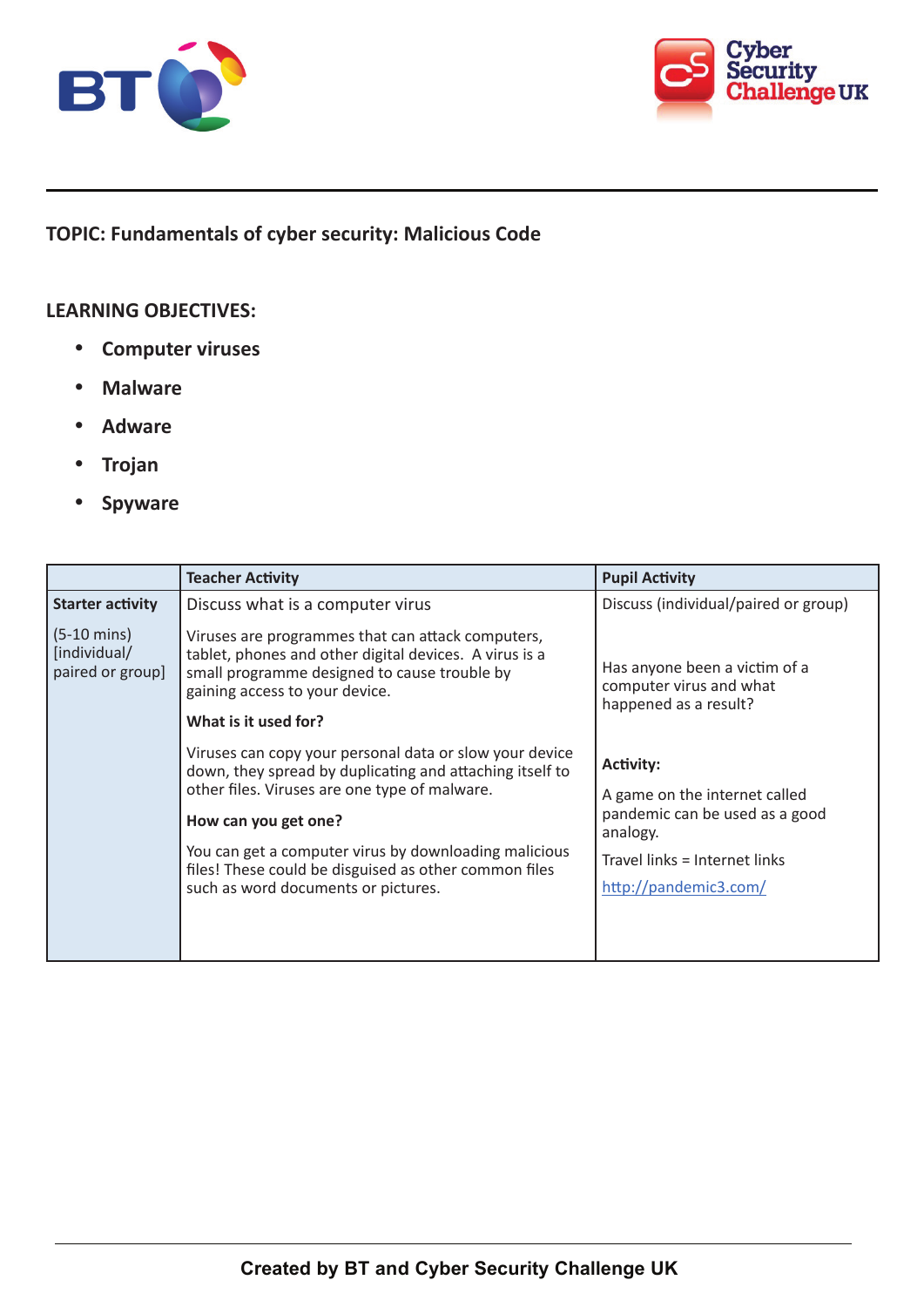



| <b>Main activity</b><br>one | Malware:                                                                                                                                                                                                                                                                                                         | Discuss (individual/paired or group)                                                          |
|-----------------------------|------------------------------------------------------------------------------------------------------------------------------------------------------------------------------------------------------------------------------------------------------------------------------------------------------------------|-----------------------------------------------------------------------------------------------|
|                             | What is it?                                                                                                                                                                                                                                                                                                      |                                                                                               |
| $(15 \text{ mins})$         | Malware is the software that infects and tries to take control of<br>a device or information stored on a computer. It is very common<br>for Malware to be ignored for the scarier media name,<br>Computer Virus.                                                                                                 | What is malware?                                                                              |
|                             |                                                                                                                                                                                                                                                                                                                  | How can you protect against<br>malware?                                                       |
|                             | How can it be protected against?                                                                                                                                                                                                                                                                                 |                                                                                               |
|                             | Programmes are available such as AVG virus scan and<br>Malwarebytes. These programs will protect your device in<br>real time against threats that are trying to gain access.                                                                                                                                     | What is adware?                                                                               |
|                             | The best protection is prevention. So educating yourself to not                                                                                                                                                                                                                                                  | <b>Practical activities</b>                                                                   |
|                             | install suspicious content from websites, not to open unknown<br>files in emails and using unknown USB pen drives. Malware<br>can install from an executable file or even within the code of a<br>file to automatically install or run a process when the device is                                              | Line students up in 2 lines (Guard of<br>٠<br>honour style), leave around 6 students<br>spare |
|                             | installed or file is opened. A feature to turn off is Auto Enable<br>macros as this would prevent auto running scripts from running                                                                                                                                                                              | Have 1 student walk up the middle<br>٠                                                        |
|                             | in the background while you're trying to open a file/folder.<br>Adware:                                                                                                                                                                                                                                          | Give the remaining students slogans/<br>$\bullet$<br>popular adverts and block the way of     |
|                             | What is it?                                                                                                                                                                                                                                                                                                      | the student                                                                                   |
|                             | This is generally malware that targets a computer with ads.                                                                                                                                                                                                                                                      | At the end, make the ad students<br>to completely block the way of the                        |
|                             | Sometimes it can be completely legitimate (targeted ads on<br>Facebook/ website) and illegitimate (pop-ups). The illegitimate<br>versions are normally installed by accidentally clicking a website<br>banner on a poor website.                                                                                 | passing student.                                                                              |
|                             | You may also notice ads that pop up with the message "You are<br>the 1 millionth visitor" when you know a website like Facebook<br>has more than that in an hour.                                                                                                                                                |                                                                                               |
|                             | What is it used for?                                                                                                                                                                                                                                                                                             |                                                                                               |
|                             | These are targeted ads that either sell really poor quality<br>products or will installed additional malware once installed onto<br>your device. It can be used for targeted marketing and pushing<br>the user to illegitimate websites. In most cases, pop-ups take<br>over the computer, rendering it useless. |                                                                                               |
|                             | What types of programs/devices use it?                                                                                                                                                                                                                                                                           |                                                                                               |
|                             | This is more targeted than actually used, but it can target all<br>devices that have user input and control such as a Smart TV,<br>Phone, Tablet, Computer, Laptop, etc                                                                                                                                          |                                                                                               |
|                             |                                                                                                                                                                                                                                                                                                                  |                                                                                               |
|                             |                                                                                                                                                                                                                                                                                                                  |                                                                                               |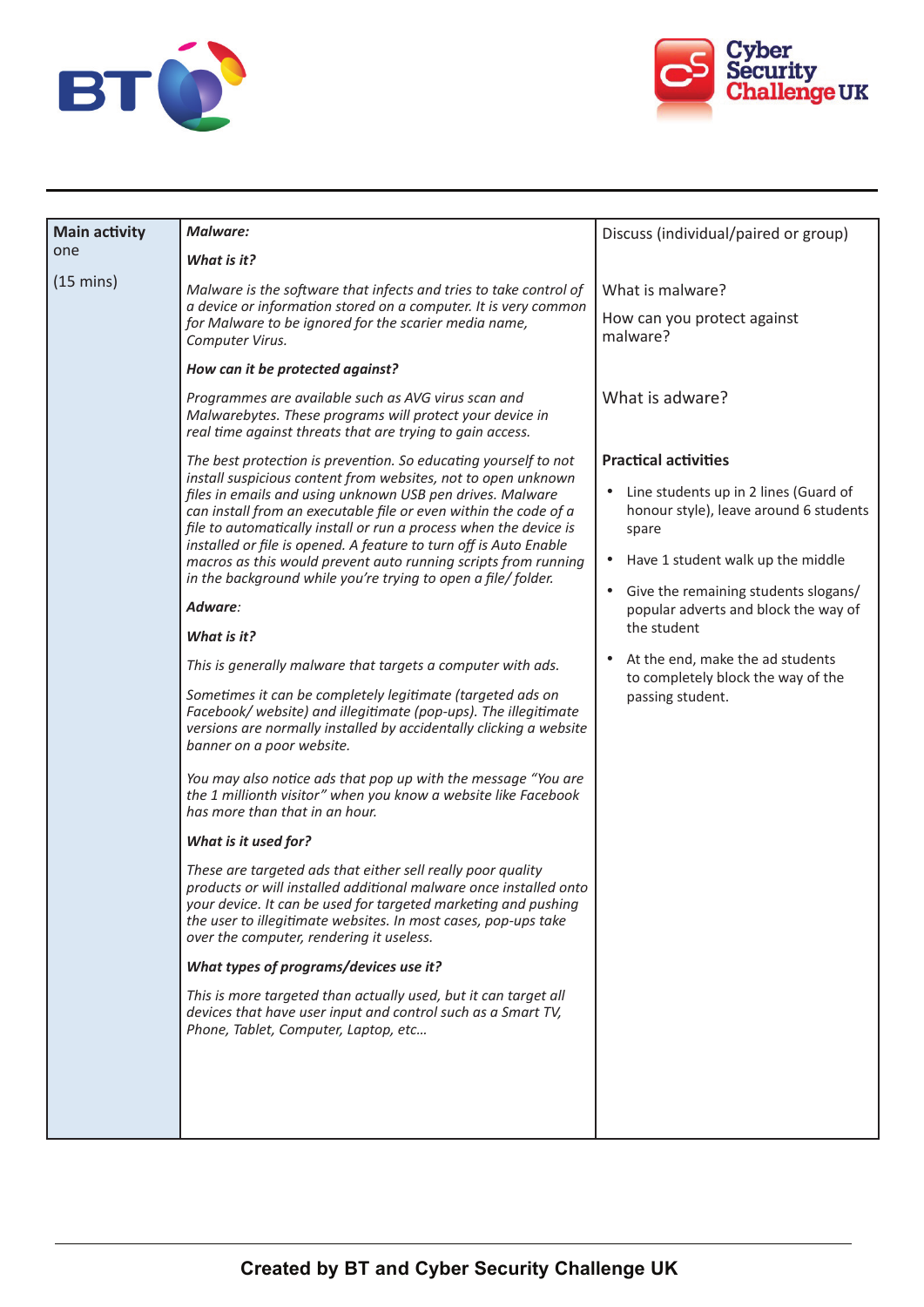



| Plenary one           | Assess learning against the learning objectives                                                                                                                        | For example:                                                                    |
|-----------------------|------------------------------------------------------------------------------------------------------------------------------------------------------------------------|---------------------------------------------------------------------------------|
| $(5-10 \text{ mins})$ | This is an open activity whereby the teacher will decide<br>٠<br>on the best approach to do this based on the pedagogical<br>approach your school takes on assessment. | 5 minute timed writing exercise on<br>$\bullet$<br>what has been learned so far |
|                       |                                                                                                                                                                        | Fill in class notes<br>$\bullet$                                                |
|                       |                                                                                                                                                                        | Have a discussion<br>$\bullet$                                                  |
|                       |                                                                                                                                                                        | Answer open questions<br>$\bullet$                                              |
|                       |                                                                                                                                                                        | Answer directed questions<br>$\bullet$                                          |
|                       |                                                                                                                                                                        |                                                                                 |
|                       |                                                                                                                                                                        | On: Malware and adware                                                          |
|                       |                                                                                                                                                                        |                                                                                 |
|                       |                                                                                                                                                                        |                                                                                 |
|                       |                                                                                                                                                                        |                                                                                 |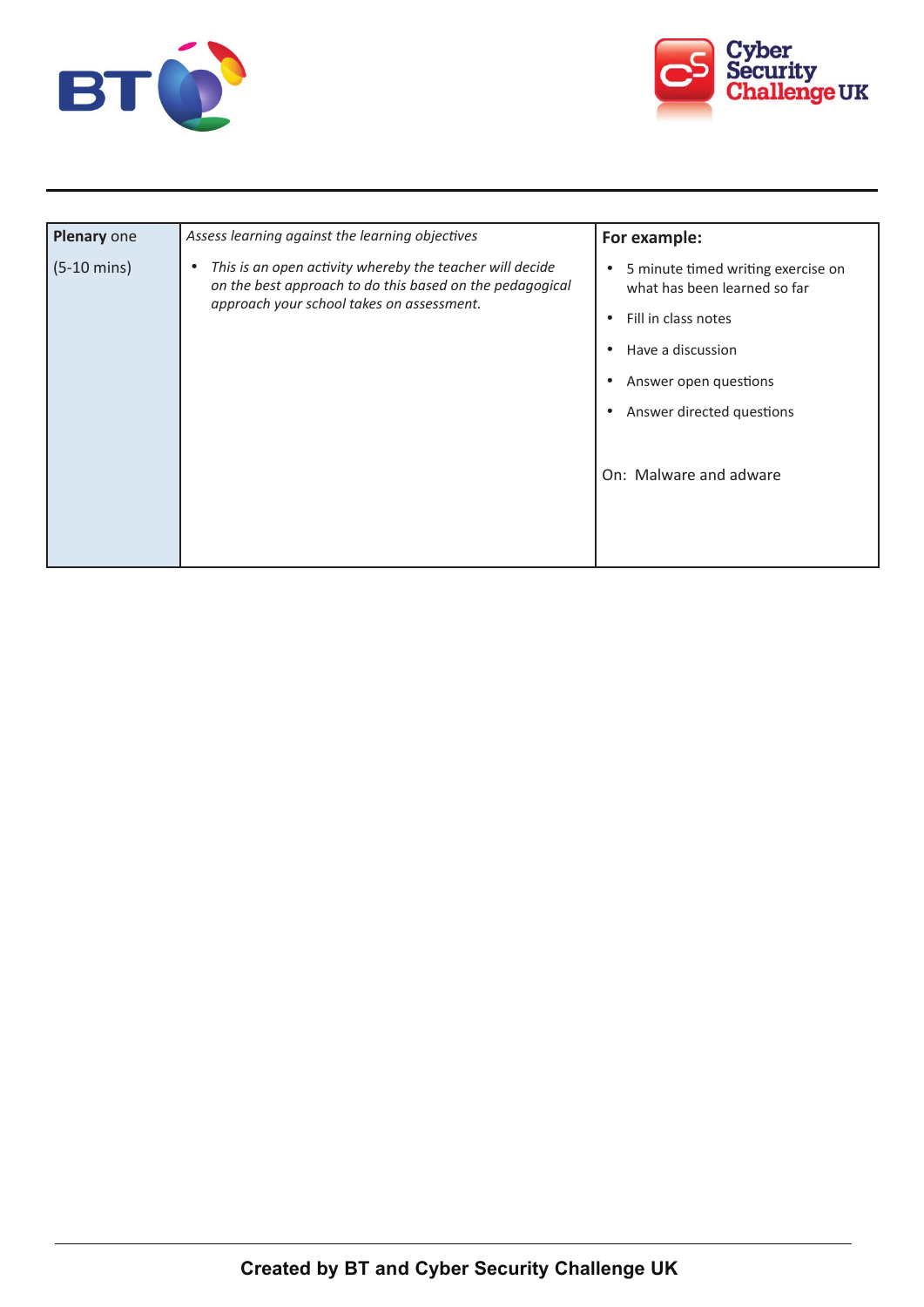



| <b>Main activity</b><br>two | <b>What is a Trojan?</b>                                                                                                                                                                                                                                                                                                                          | Discuss (individual/paired or group                                                                                                                                                                                 |
|-----------------------------|---------------------------------------------------------------------------------------------------------------------------------------------------------------------------------------------------------------------------------------------------------------------------------------------------------------------------------------------------|---------------------------------------------------------------------------------------------------------------------------------------------------------------------------------------------------------------------|
| $(15 \text{ mins})$         | A Trojan virus takes its name from the Greek attack on Troy with<br>a wooden Trojan horse. It attacks a computer from within and it                                                                                                                                                                                                               | What is a Trojan?                                                                                                                                                                                                   |
|                             | normally gets onto a computer by masking itself as something                                                                                                                                                                                                                                                                                      | <b>Practical activities</b>                                                                                                                                                                                         |
|                             | else, normally a programme downloaded from the internet or<br>attached to an email.                                                                                                                                                                                                                                                               | <b>Puzzle</b>                                                                                                                                                                                                       |
|                             | What is it used for?<br>Normally this is the delivery method of getting malware<br>onto a computer. A Trojan will then attempt to take over the<br>computer, be it by crashing, overheating or stealing the<br>data on the computer. Most Trojans can be found with<br>anti-virus/ malware software as they all have a very<br>similar signature. | The purpose of this is to showcase<br>how a person (Trojan) can infiltrate a<br>group (device) and modify it by taking<br>data away or even closing it down.                                                        |
|                             |                                                                                                                                                                                                                                                                                                                                                   | Split students up into groups (max 5-6)<br>٠                                                                                                                                                                        |
|                             |                                                                                                                                                                                                                                                                                                                                                   | Give each group a puzzle/ something<br>٠<br>to build                                                                                                                                                                |
|                             |                                                                                                                                                                                                                                                                                                                                                   | Give each person in the group part of<br>a different team puzzle                                                                                                                                                    |
|                             | What types of programmes/devices use it?<br>This can attack anything. A computer can be taken over, a<br>mobile phone can be bugged, a tablet can be shut down,<br>and a connected fridge can be turned off / up.                                                                                                                                 | Assign 1 student in each group to<br>$\bullet$<br>become a 'Trojan' and infiltrate the<br>other team(s)                                                                                                             |
|                             | Spyware:<br><b>What is Spyware?</b>                                                                                                                                                                                                                                                                                                               | Task could be to find out what the fin-<br>$\bullet$<br>ished product will be and report back<br>to the original team or to sabotage<br>the puzzle by either putting pieces in<br>different places or taking pieces |
|                             | Spyware is malicious software, often installed without the user                                                                                                                                                                                                                                                                                   | <b>Groups</b>                                                                                                                                                                                                       |
|                             | consent, which aids in gathering information about a person or<br>organisation.                                                                                                                                                                                                                                                                   | Chinese whisper style game, split<br>٠<br>students up into groups of 5-6<br>if possible                                                                                                                             |
|                             | What is it used for?<br>Spyware is used to collect information about a person or<br>organisation to be relayed to advertisers or other interested<br>parties. This could include internet activity, keystrokes (also<br>known as a key logger), passwords and other valuable<br>information.                                                      | Assign each student a number 1-n<br>٠                                                                                                                                                                               |
|                             |                                                                                                                                                                                                                                                                                                                                                   | In each group, assign a 'Trojan', but<br>٠<br>must be a different number to each<br>group                                                                                                                           |
|                             |                                                                                                                                                                                                                                                                                                                                                   | Give leader of group an easy message<br>$\bullet$                                                                                                                                                                   |
|                             |                                                                                                                                                                                                                                                                                                                                                   | Ask #1/2/3/n to move group so people<br>$\bullet$<br>in the other groups cannot identify the<br>Trojan                                                                                                              |
|                             |                                                                                                                                                                                                                                                                                                                                                   | Trojan tries to infiltrate the group<br>message and either retrieves it for<br>their own group or changes the<br>message so that team can't win                                                                     |
|                             |                                                                                                                                                                                                                                                                                                                                                   |                                                                                                                                                                                                                     |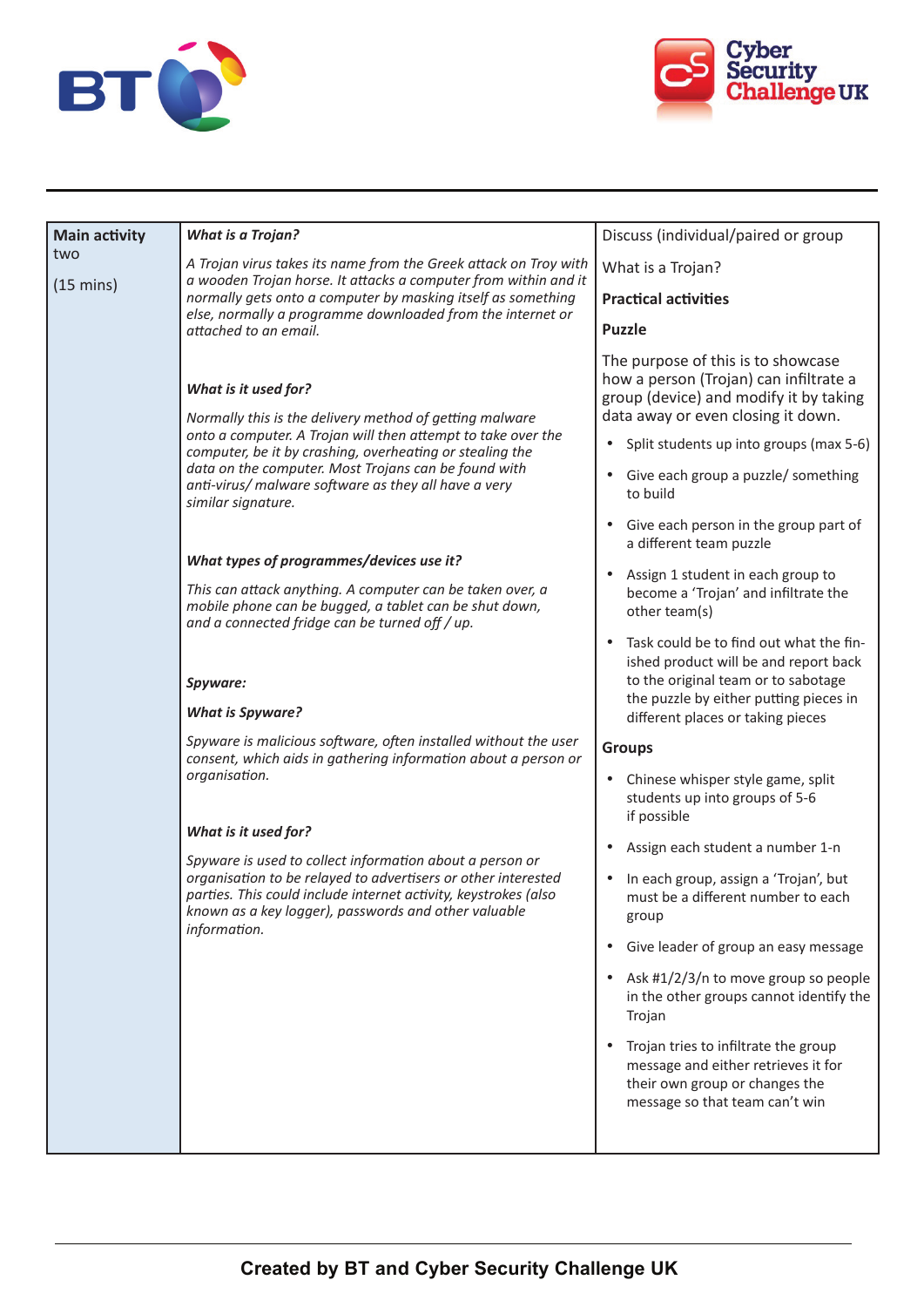



| Plenary two                   | Assess learning against the learning objectives                                                                                                                     | For example:                                                                                                                                                                                                |
|-------------------------------|---------------------------------------------------------------------------------------------------------------------------------------------------------------------|-------------------------------------------------------------------------------------------------------------------------------------------------------------------------------------------------------------|
| $(5-10 \text{ mins})$         | • This is an open activity whereby the teacher will decide on the<br>best approach to do this based on the pedagogical approach<br>your school takes on assessment. | 5 minute timed writing exercise on<br>$\bullet$<br>what has been learned so far<br>Fill in class notes<br>Have a discussion<br>Answer open questions<br>Answer directed questions<br>On: Trojan and Spyware |
|                               |                                                                                                                                                                     |                                                                                                                                                                                                             |
| <b>Homework</b><br>(optional) | Teacher choice based on homework policy of school.                                                                                                                  | For example:                                                                                                                                                                                                |
|                               |                                                                                                                                                                     | See above for ideas                                                                                                                                                                                         |

| Key Terms: Fundamentals of cyber security: Malicious Code |                                                                                                                                                                                                                                                                                                                                                                                                                                                                                                                                           |
|-----------------------------------------------------------|-------------------------------------------------------------------------------------------------------------------------------------------------------------------------------------------------------------------------------------------------------------------------------------------------------------------------------------------------------------------------------------------------------------------------------------------------------------------------------------------------------------------------------------------|
| <b>Computer Virus</b>                                     | Viruses are programmes that can attack computers, tablet, phones and other digital devices.<br>A virus is a small programmes designed to cause trouble by gaining access to your device.                                                                                                                                                                                                                                                                                                                                                  |
|                                                           | What is it used for?                                                                                                                                                                                                                                                                                                                                                                                                                                                                                                                      |
|                                                           | Viruses can copy your personal data or slow your device down, it spreads by duplicating and<br>attaching itself to other files. Viruses are one type of malware.                                                                                                                                                                                                                                                                                                                                                                          |
|                                                           | How can you get one?                                                                                                                                                                                                                                                                                                                                                                                                                                                                                                                      |
|                                                           | You can get a computer virus by downloading malicious files! These could be disguised as other<br>common files such as word documents or pictures.                                                                                                                                                                                                                                                                                                                                                                                        |
|                                                           |                                                                                                                                                                                                                                                                                                                                                                                                                                                                                                                                           |
| <b>Malware</b>                                            | Malware is the software that infects and tries to take control of a device or information stored on<br>a computer. It is very common for Malware to be ignored for the scarier media name, Computer<br>Virus.                                                                                                                                                                                                                                                                                                                             |
|                                                           | How can it be protected against?                                                                                                                                                                                                                                                                                                                                                                                                                                                                                                          |
|                                                           | Programmes are available such as AVG virus scan and Malwarebytes. These programmes will<br>protect your device in real time against threats that are trying to gain access.                                                                                                                                                                                                                                                                                                                                                               |
|                                                           | The best protection is prevention. So educating yourself to not install suspicious content from<br>websites, not to open unknown files in emails and using unknown USB pen drives. Malware<br>can install from an executable file or even within the code of a file to automatically install or<br>run a process when the device is installed or file is opened. A feature to turn off is Auto Enable<br>Macro's as this would prevent auto running scripts from running in the background while<br>you're trying to open a file/ folder. |
|                                                           |                                                                                                                                                                                                                                                                                                                                                                                                                                                                                                                                           |